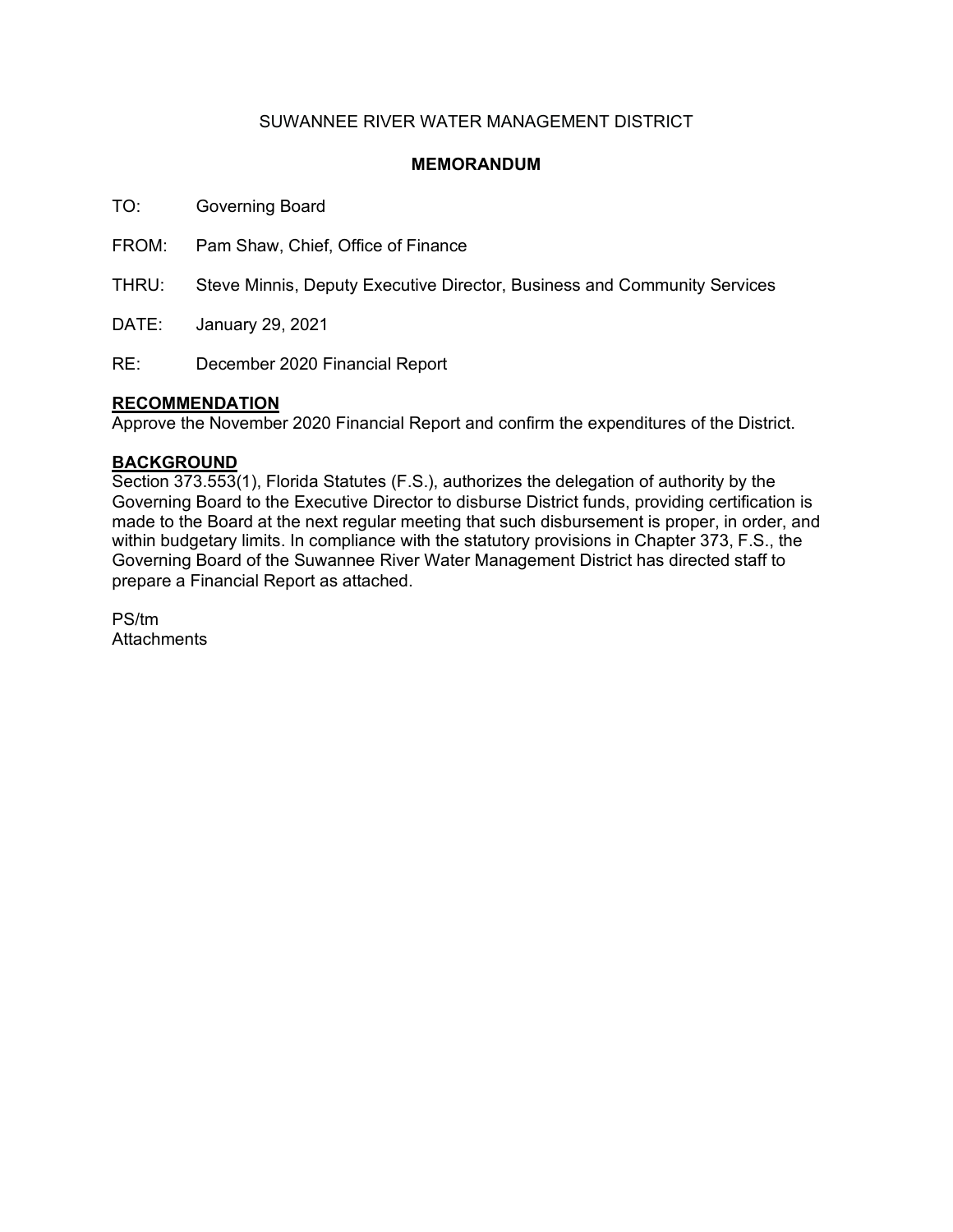## Suwannee River Water Management District Cash Report December 2020

| <b>Financial Institution/Account</b>       | <b>Monthly</b><br><b>Interest</b> | <b>Interest</b><br>Rate % | <b>Closing</b><br><b>Balance</b> |
|--------------------------------------------|-----------------------------------|---------------------------|----------------------------------|
| <b>First Federal Permit Fee</b>            | \$0.00                            |                           | \$1,172.42                       |
| <b>First Federal Accounts Payable</b>      | \$0.00                            |                           | \$35,000.00                      |
| <b>First Federal EFT Disbursements</b>     | \$0.00                            |                           | \$0.00                           |
| <b>First Federal Depository</b>            | \$96.21                           | 0.01%                     | \$1,298,733.75                   |
| Special Purpose Investment Account (SPIA)* | \$63,111.31                       | 1.77%                     | \$45,122,161.36                  |
| <b>TOTAL</b>                               | \$63,207.52                       |                           | \$46,457,067.53                  |

\*SPIA is part of the Florida Treasury Investment Pool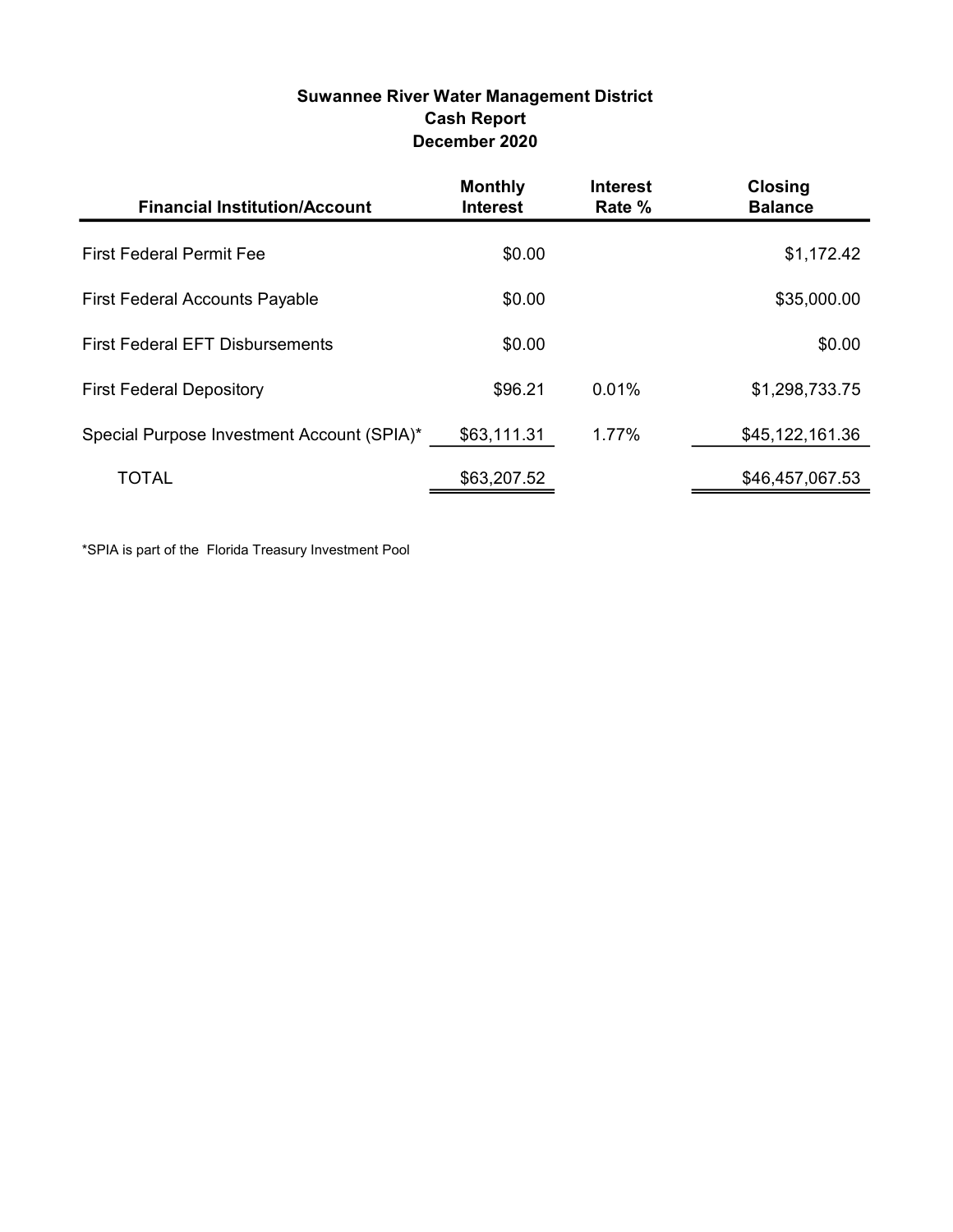#### Suwannee River Water Management District Statement of Sources and Uses of Funds For the Month ending December 31, 2020 (Unaudited)

|                            | Current<br><b>Budget</b> |      | <b>Actuals</b><br><b>Through</b><br>12/31/2020 |      | Variance<br>(Under)/Over<br><b>Budget</b> | <b>Actuals As A</b><br>% of Budget |
|----------------------------|--------------------------|------|------------------------------------------------|------|-------------------------------------------|------------------------------------|
| <b>Sources</b>             |                          |      |                                                |      |                                           |                                    |
| Ad Valorem Property Taxes  | \$<br>6.034.682          | - \$ | 4,364,972 \$                                   |      | (1,669,710)                               | 72.3%                              |
| Intergovernmental Revenues | \$<br>39,950,983         | S    | 456,577                                        | S    | (39, 494, 406)                            | 1.1%                               |
| Interest on Invested Funds | \$<br>130,000 \$         |      | 203,730 \$                                     |      | 73.730                                    | 156.7%                             |
| License and Permit Fees    | \$<br>163,000 \$         |      | $52,753$ \$                                    |      | (110, 247)                                | 32.4%                              |
| Other                      | \$<br>1,000,000          | S    | 338,641                                        | - \$ | (661, 359)                                | 33.9%                              |
| Fund Balance               | \$<br>11.789.923         |      | 40.060                                         | S    | (11, 749, 863)                            | 0.3%                               |
| <b>Total Sources</b>       | \$<br>59,068,588         |      | 5,456,732                                      | S    | (53,611,856)                              | 9.2%                               |

|                                              | Current          |      |                     |      |                           |     | Available     |           |              |
|----------------------------------------------|------------------|------|---------------------|------|---------------------------|-----|---------------|-----------|--------------|
|                                              | <b>Budget</b>    |      | <b>Expenditures</b> |      | Encumbrances <sup>2</sup> |     | <b>Budget</b> | %Expended | %Obligated 3 |
| <b>Uses</b>                                  |                  |      |                     |      |                           |     |               |           |              |
| Water Resources Planning and Monitoring      | 11.309.318 \$    |      | 911.338             | -S   | 3.914.542                 | \$  | 6.483.438     | 8%        | 43%          |
| Acquisition, Restoration and Public Works    | \$<br>37.812.028 | - \$ | 621,317             |      | 22,182,841                | \$  | 15,007,870    | 2%        | 60%          |
| Operation and Maintenance of Lands and Works | \$<br>6,127,699  | - \$ | 430.748             | - \$ | 1,536,310                 | \$  | 4,160,641     | 7%        | 32%          |
| Regulation                                   | \$<br>l.894.389  | - \$ | 355.668             | -S   | 57,089                    | -SS | 1.481.632     | 19%       | 22%          |
| Outreach                                     | 243.657          | - \$ | 21.235              | -S   | $\overline{\phantom{a}}$  | ъ   | 222.423       | 9%        | 9%           |
| Management and Administration                | 1.681.497        | - \$ | 358,075             |      | 79.047                    |     | 1.244.375     | 21%       | 26%          |
| <b>Total Uses</b>                            | 59.068.588       |      | 2,698,381           |      | 27,769,829                |     | 28,600,378    | 5%        | 52%          |

<sup>1</sup> Actual Fund Balance used is recorded at the end of the fiscal year. This amount represents Fund Balance used for the Agricultural and RIVER Cost-Share,

Regional Water Resource Development, and Project Effectiveness Metrics Programs.

 $^2$  Encumbrances represent unexpended balances of open purchase orders and contracts.

 $^3$  Represents the sum of expenditures and encumbrances as a percentage of the available budget.

This financial statement is prepared as of December 31, 2020 and covers the interim period since the most recent audited financial statements.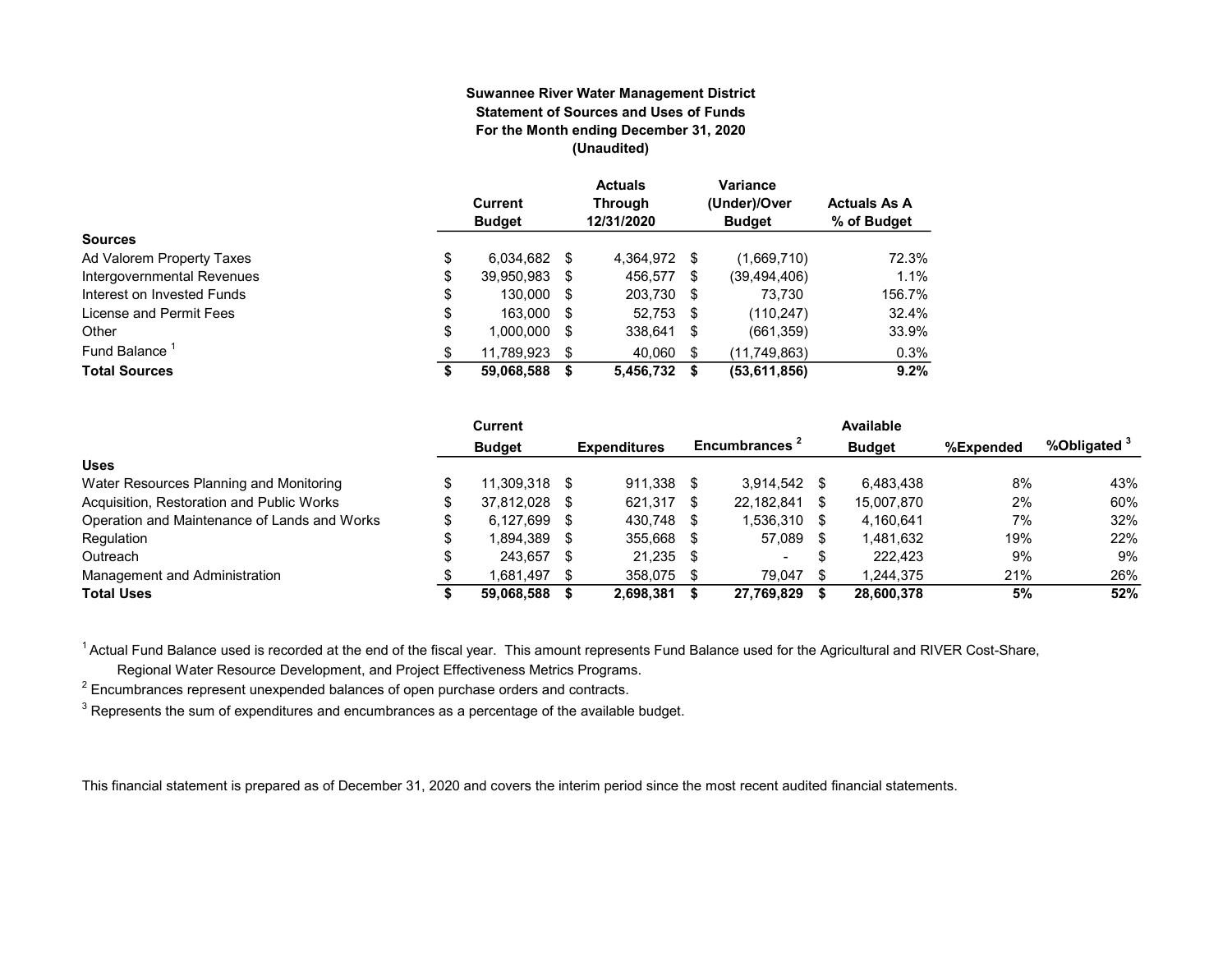# STATEMENT OF ACTIVITY - REVENUE AND EXPENSE ROLLUP (UNAUDITED) SUWANNEE RIVER WATER MANAGEMENT DISTRICT

FOR 12/31/2020

|                                                              | $Y-T-D$<br><b>ACTUAL</b> | <b>ENCUMBRANCE</b> | <b>ANNUAL</b><br><b>BUDGET</b> |
|--------------------------------------------------------------|--------------------------|--------------------|--------------------------------|
| Report Recap -                                               |                          |                    |                                |
| <b>REVENUES</b>                                              |                          |                    |                                |
| <b>DISTRICT REVENUES</b>                                     | 4,960,096                | 0                  | 7,327,682                      |
| <b>LOCAL REVENUES</b><br><b>STATE REVENUES</b>               | 0<br>289,162             | 0<br>0             | 86,480<br>36,208,503           |
| <b>FEDERAL REVENUES</b>                                      | 167,415                  | 0                  | 3,656,000                      |
| FUND BALANCE UTILIZATION                                     | 40,060                   | 0                  | 11,789,923                     |
| <b>TOTAL REVENUES</b>                                        | 5,456,733                | $\mathbf 0$        | 59,068,588                     |
| <b>EXPENDITURES</b>                                          |                          |                    |                                |
| SALARIES AND BENEFITS                                        | 1,390,547                | 0                  | 6,709,559                      |
| CONTRACTUAL SERVICES                                         | 822,978                  | 8,440,813          | 22,052,900                     |
| <b>OPERATING EXPENDITURES</b>                                | 242,866                  | 85,863             | 1,810,700                      |
| OPERATING CAPITAL OUTLAY<br>FIXED CAPITAL OUTLAY             | 41,682<br>18,519         | 128,728<br>0       | 410,044<br>5,077,000           |
| <b>INTERAGENCY EXPENDITURES</b>                              | 181,790                  | 19,114,426         | 23,008,385                     |
| <b>TOTAL EXPENDITURES</b>                                    | 2,698,382                | 27,769,830         | 59,068,588                     |
| <b>EXCESS REVENUES OVER (UNDER) EXPENDITURES</b>             | 2,758,351                | (27, 769, 830)     | 0                              |
|                                                              |                          |                    |                                |
| <b>General Fund -</b><br><b>REVENUES</b>                     |                          |                    |                                |
| <b>DISTRICT REVENUES</b>                                     | 4,562,120                | 0                  | 4,938,432                      |
| <b>LOCAL REVENUES</b>                                        | 0                        | 0                  | 86,480                         |
| <b>STATE REVENUES</b>                                        | 15,997                   | 0                  | 2,740,000                      |
| <b>FEDERAL REVENUES</b>                                      | 0                        | 0                  | 0                              |
| FUND BALANCE UTILIZATION                                     | 0                        | 0                  | 1,866,522                      |
| <b>TOTAL REVENUES</b>                                        | 4,578,117                | $\bf{0}$           | 9,631,434                      |
| <b>EXPENDITURES</b>                                          |                          |                    |                                |
| SALARIES AND BENEFITS<br>CONTRACTUAL SERVICES                | 1,087,013<br>93,630      | 0<br>667,955       | 5,181,595                      |
| <b>OPERATING EXPENDITURES</b>                                | 100,207                  | 37,221             | 2,074,290<br>1,016,233         |
| OPERATING CAPITAL OUTLAY                                     | 23,215                   | 0                  | 253,336                        |
| FIXED CAPITAL OUTLAY                                         | 0                        | $\Omega$           | 0                              |
| <b>INTERAGENCY EXPENDITURES</b><br><b>TOTAL EXPENDITURES</b> | 111,832                  | 577,430            | 1,105,980                      |
| <b>EXCESS REVENUES OVER (UNDER) EXPENDITURES</b>             | 1,415,897                | 1,282,606          | 9,631,434<br>0                 |
|                                                              | 3,162,220                | (1, 282, 606)      |                                |
| <b>Land Management Operations -</b>                          |                          |                    |                                |
| <b>REVENUES</b><br><b>DISTRICT REVENUES</b>                  | 286,131                  | 0                  | 2,314,250                      |
| <b>LOCAL REVENUES</b>                                        | 0                        | 0                  | 0                              |
| <b>STATE REVENUES</b>                                        | 0                        | 0                  | 2,290,119                      |
| <b>FEDERAL REVENUES</b>                                      | 0                        | 0                  | 40,000                         |
| FUND BALANCE UTILIZATION                                     | 0                        | 0                  | 2,020,330                      |
| <b>TOTAL REVENUES</b>                                        | 286,131                  | 0                  | 6,664,699                      |
| <b>EXPENDITURES</b>                                          |                          |                    |                                |
| SALARIES AND BENEFITS<br>CONTRACTUAL SERVICES                | 167,702<br>118,297       | 0<br>1,413,848     | 786,979<br>3,328,610           |
| OPERATING EXPENDITURES                                       | 141,496                  | 43,202             | 722,467                        |
| OPERATING CAPITAL OUTLAY                                     | 3,202                    | 0                  | 156,708                        |
| FIXED CAPITAL OUTLAY                                         | 18,519                   | 0                  | 977,000                        |
| <b>INTERAGENCY EXPENDITURES</b>                              | 307                      | 79,260             | 692,935                        |
| <b>TOTAL EXPENDITURES</b>                                    | 449,523                  | 1,536,310          | 6,664,699                      |
| <b>EXCESS REVENUES OVER (UNDER) EXPENDITURES</b>             | (163, 392)               | (1,536,310)        | $\mathbf 0$                    |